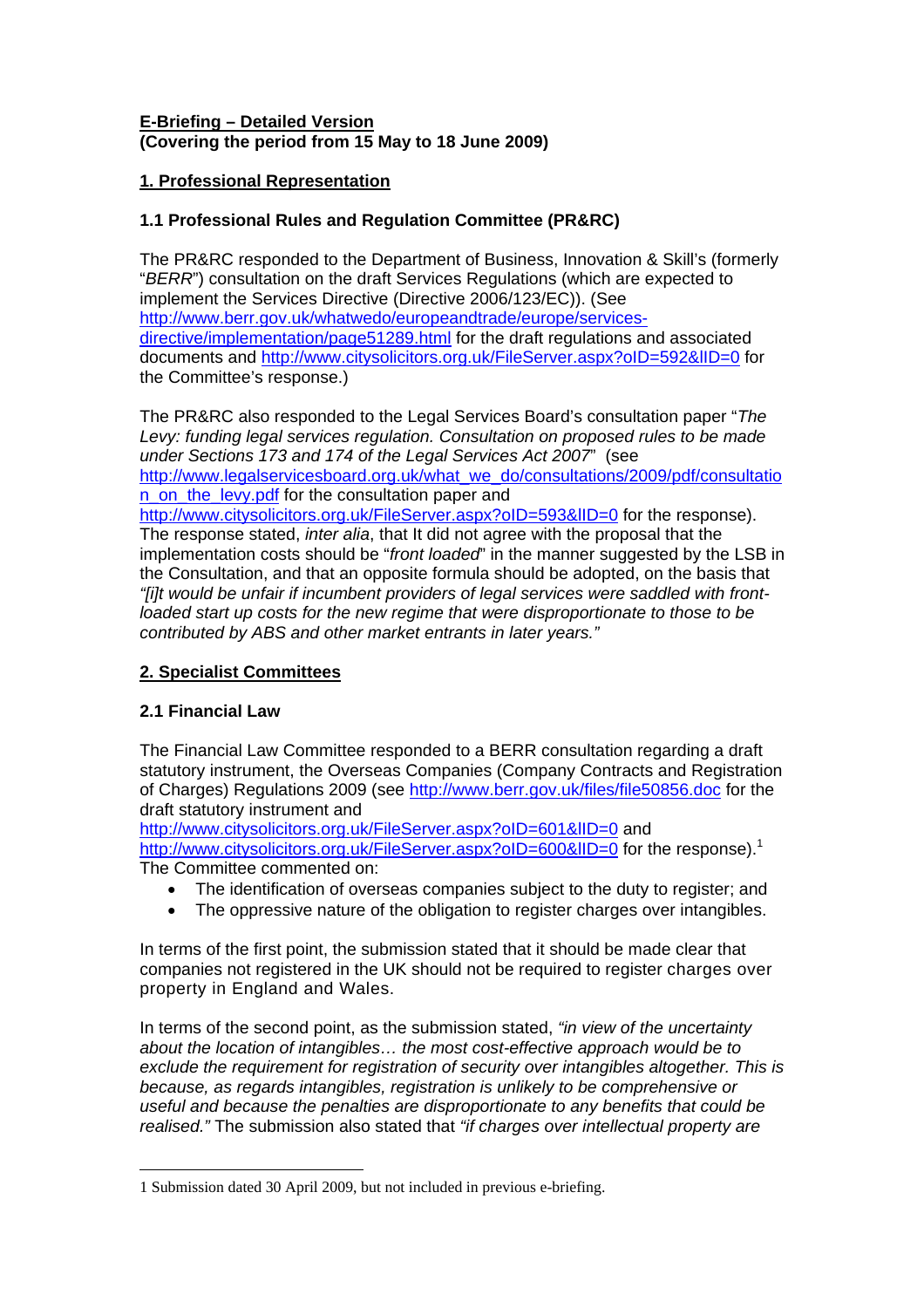*retained as a registrable category, then the definition should be limited to intellectual property registered in a UK register"*.

#### **2.2 Land Law**

The Land Law Committee recently finalised three documents which have been placed on the Committee's webpage:

- Letter to Company draft City of London Law Society Land Law Committee Long Form Certificate of Title ( $6<sup>th</sup>$  edition 2008 update) (see <http://www.citysolicitors.org.uk/FileServer.aspx?oID=530&lID=0>)
- Letter to Company final draft of City of London Law Society Land Law Committee Long Form Certificate of Title  $(6<sup>th</sup>$  edition 2008 update) (see <http://www.citysolicitors.org.uk/FileServer.aspx?oID=531&lID=0>)

As the introductory text to the first letter states:

The [Letter to Company - draft City of London Law Society Land Law Committee Long Form Certificate of Title ( $6<sup>th</sup>$  edition 2008 update)] is the first of two letters which may be sent by the solicitors giving the Certificate to the Company requesting relevant information and confirmations to enable the solicitors to prepare and issue the Certificate.

This letter may be sent with the first draft of the Certificate and gives the Company the opportunity to highlight points in the Certificate which it cannot confirm. Once the solicitors have received the Company's response to the first draft, the solicitors can work through any issues with the Company and make appropriate qualifications in Schedule 5 to the Certificate.

There may be further confirmations required of the Company as the form of the Certificate develops and this letter can be adapted accordingly for that situation.

The second letter, which can be found on the Land Law Committee section of the City of London Law Society's website, may be sent by the solicitors with the final form of the Certificate to the Company.

These letters will need to be amended where a company in the same group of companies as the Company provides documents or information to the solicitors, or where there is a corporate acquisition and confirmations will need to be obtained from the seller of the shares in the Company as well as the Company.

There is no obligation to use these letters. Solicitors may wish to obtain the required information and confirmations from the Company using other documentation, such as questionnaires or other types of enquiries.

The Committee also drafted a questionnaire to accompany the Certificate of Title ( CLLS Land Law Committee Long Form 6th edition - 2008 update) (see <http://www.citysolicitors.org.uk/FileServer.aspx?oID=594&lID=0>)**,** which is the form of questionnaire to be sent to the Company in order to prepare the Certificate of Title (in the CLLS Land Law Committee 6th Edition - 2008 Update).

#### **2.3 Regulatory Law**

The Committee recently responded to the FSA's Consultation Paper 09/10 entitled *"Reforming remuneration practices in financial services"* (see [http://www.fsa.gov.uk/pages/Library/Policy/CP/2009/09\\_10.shtml](http://www.fsa.gov.uk/pages/Library/Policy/CP/2009/09_10.shtml) for the consultation paper and <http://www.citysolicitors.org.uk/FileServer.aspx?oID=577&lID=0>for the response). The FSA published a draft Code of practice on remuneration policies on 26 February, and in this Consultation Paper, set out its proposals to implement that Code. The FSA paper proposed, and formally consulted on, incorporating the Code into the FSA's Handbook (so that the FSA could enforce it directly) and applying it to large banks, building societies and broker dealers. The consultation paper also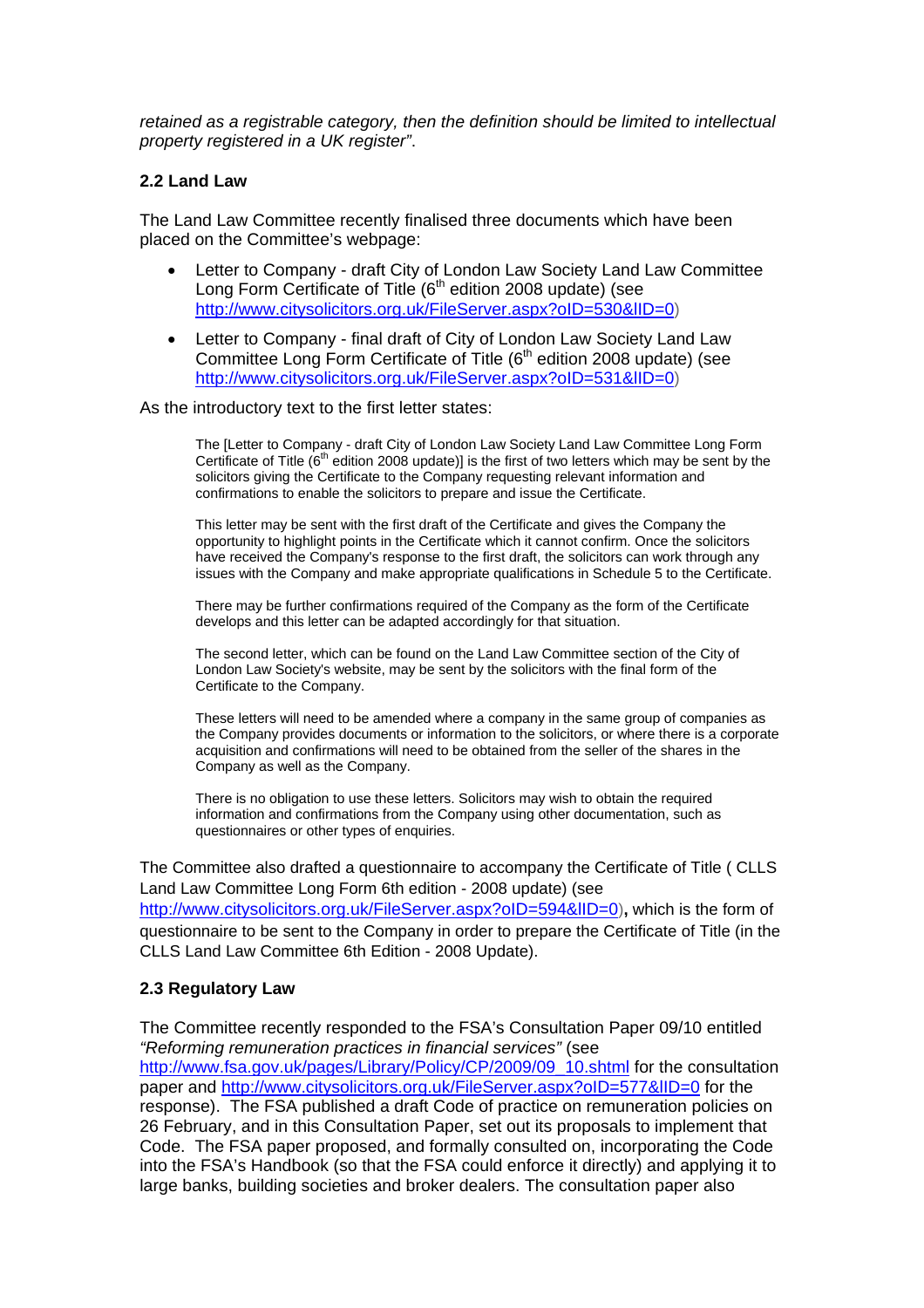reported on the findings of the FSA's review of remuneration practices in a group of major UK-incorporated banks and building societies, and invited general discussion and feedback on whether the Code should be extended to other FSA-authorised firms. One of the drivers for the consultation was apparently the *"widespread consensus that remuneration practices may have been a contributory factor to the market crisis"* by leading bank employees to engage in high-risk behaviour. The paper stated that the FSA would be *"consulting on the proposal that the Code's general requirement should become a Handbook rule"* and *"consulting also on the proposal that the remaining ten principles should be put into the Handbook as 'evidential provisions' to support the general requirement."* It further stated that the FSA would be *"taking steps to increase [its] focus within [its] supervisory programmes on the potential risks posed by inappropriate remuneration practices in all FSA authorised firms."*

The Committee responded to the specific questions in the consultation paper, and noted several areas of general concern, namely that:

- The proposed code is significantly more detailed and prescriptive than the FSF/CEBS sets of principles and the European Commission's recommendations. It was thought that *"the proposals have the potential to damage the competitive position of affected UK firms unless they are significantly modified"*;
- The *"FSA's proposals have been framed without adequate consideration being given to their potential consequences under employment law"*; and
- The FSA's recommendations were being suggested despite the fact that no causal link had been established between them and the recent market failure.

In relation to the specific consultation questions, the Committee's response stated that:

- The Committee was not convinced that there were significant gaps in the current regulatory framework; and to the extent that any gaps did exist, it did not consider that the Code as drafted was a proportionate means of filling those gaps. In any event, it was thought that the FSA had sufficient powers to regulate firms within the Handbook;
- The introduction of the Code as proposed would have adverse implications for the UK as a financial centre;
- If the FSA wished remuneration committees to take on a wider role, it should be clear about this;
- It was not clear under the proposals that separate provisions would be retained for larger banks and broker dealers;
- The content of the Code was more detailed than necessary, with some guidance appearing overly prescriptive;
- The Code's scope seemed too wide, covering a large range of employees;
- *"We are very concerned by the proposal that a single, high-level rule (which as drafted, is itself akin to a general statement of principle) should be linked to ten prescriptive, evidential provisions"*;
- The structure, and the level of detail and prescription, in the draft Code was inappropriate; and
- The Committee would favour an overall approach under which high-level principles, of the kind proposed by the Commission and the FSF, would apply to credit institutions, investment firms and (probably) insurers.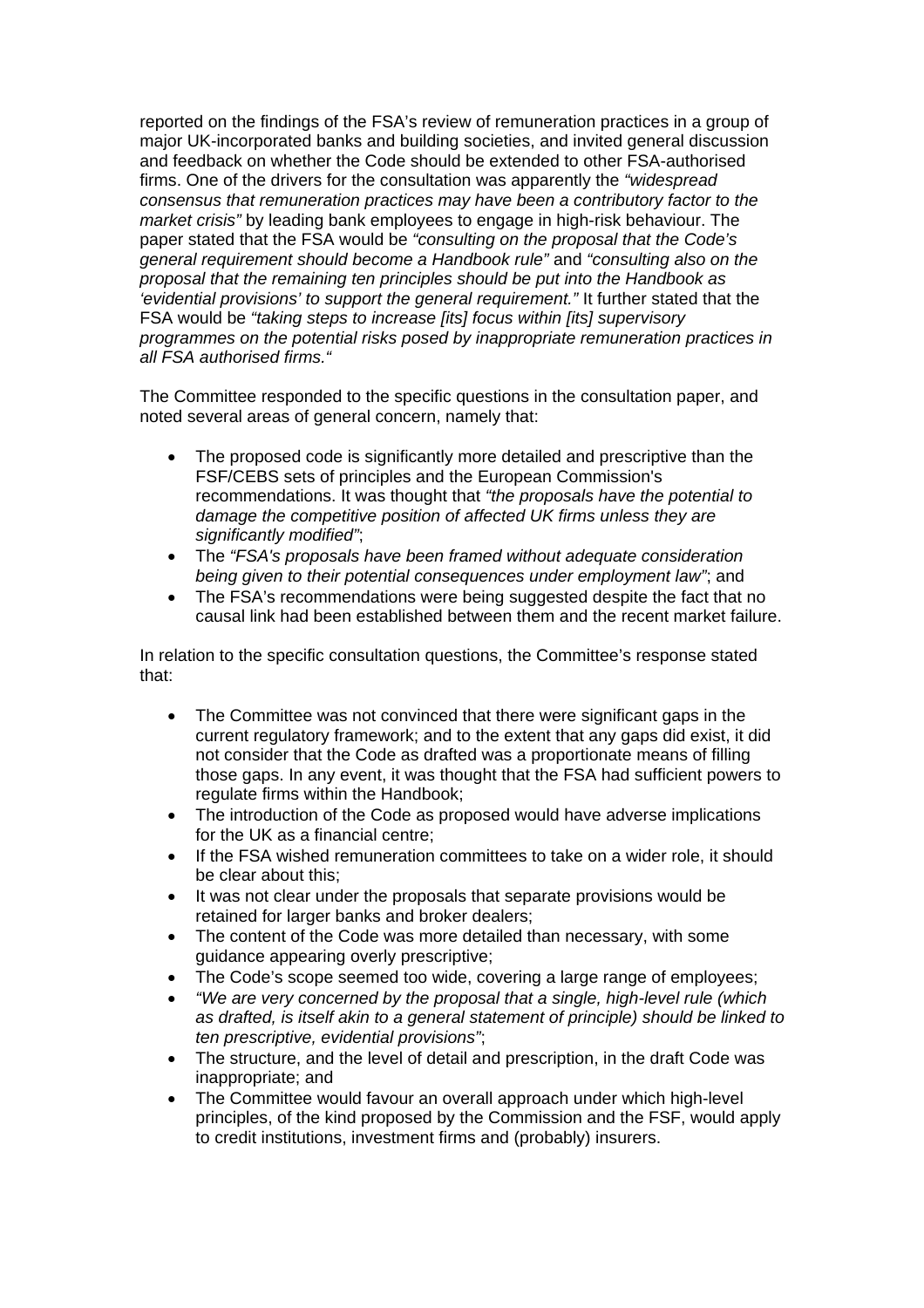The Regulatory Law Committee also commented on the European Commission's Call for Evidence on the Market Abuse Directive 2003/6/EC (see

[http://ec.europa.eu/internal\\_market/consultations/2009/market\\_abuse\\_en.htm](http://ec.europa.eu/internal_market/consultations/2009/market_abuse_en.htm) for the Call for Evidence and

http://www.citysolicitors.org.uk/FileServer.aspx?oID=591&IID=0 for the response). The Committee responded to some of the specific questions contained in the Call for Evidence, and stated more generally that:

.. we would like to comment on the following area of general concern which is not wholly captured by the questions.

There are cross-border differences which arise from the way in which the Market Abuse Directive has been implemented in practice across Member States. These differences can impose unnecessary burdens and costs on market players who operate on a cross-border basis, and in circumstances where the conduct falls within the remit of more than one competent authority, can leave them facing different and occasionally incompatible rules in respect of the same conduct.

We appreciate that the call for evidence is not intended to address the issue of supervisory and enforcement powers under the MAD (which is to be addressed on a horizontal basis initially, through various initiatives aimed at responding to market, regulatory and supervisory weaknesses identified in the financial crisis, with the results to be used in the review of the MAD). However, we believe that the lack of harmonisation within supervisory practices across

Member States remains an obstacle to the creation of a level playing field across the EU  $^{-1}$ while some of these discrepancies can be appropriately tackled through the work referred in the call for evidence, we also believe that the root causes of some of the issues lie within the wording of the MAD itself. Specifically, the Level 2 implementing measures have allowed Member States to adopt some differing approaches, particularly in relation to determining when

information is sufficiently precise to be inside information, and as to whether a delay in disclosure will automatically mislead the public

The Committee also responded to FSA Consultation Paper 09/12 (Quarterly consultation (No.20)) (see

[http://www.fsa.gov.uk/pages/Library/Policy/CP/2009/09\\_12.shtml](http://www.fsa.gov.uk/pages/Library/Policy/CP/2009/09_12.shtml) for the consultation document and <http://www.citysolicitors.org.uk/FileServer.aspx?oID=590&lID=0> for the response). The response commended on two aspects of the consultation paper, namely "*the proposed revised PERG guidance on "arranging" (Chapter 6) and the proposed new guidance on packaged structured investment bonds (Chapter 7).*" ("*PERG*" is the Perimeter Guidance Manual, a guide to regulatory topics within the FSA's Handbook.)

In relation to PERG, the response stated generally that:

We appreciate that you intend to alter the current PERG guidance, however the interpretation of Article 25 (2) is notoriously difficult and the current guidance, even in its amended form, is not particularly extensive. We do not think that small changes should be made to the existing guidance as is proposed, we consider that there should be a fuller review of issues related to Article 25 (2) and more comprehensive guidance. We think that the changes proposed raise many wider issues which ought to be considered carefully prior to the adoption of any amendments. The regulated activity of 'arranging' , in particular under Article 25 (2), is one on which there is no consensus amongst legal practitioners or the courts, and therefore the scope of the current PERG guidance is uncertain; the definition of 'arranging' in the current PERG guidance is unclear and unhelpful. We would very much welcome engaging in more detailed discussion with the FSA on this issue.

The response also called for the guidance to make reference to the recent High Court decision in Watersheds (Case No: HQ06X02904, High Court, Queen's Bench division, judgment of 13 February 2009, (not yet freely available)).

Furthermore, in relation to packaged structured investment bonds ("*PSIB*"), the response stated generally that: